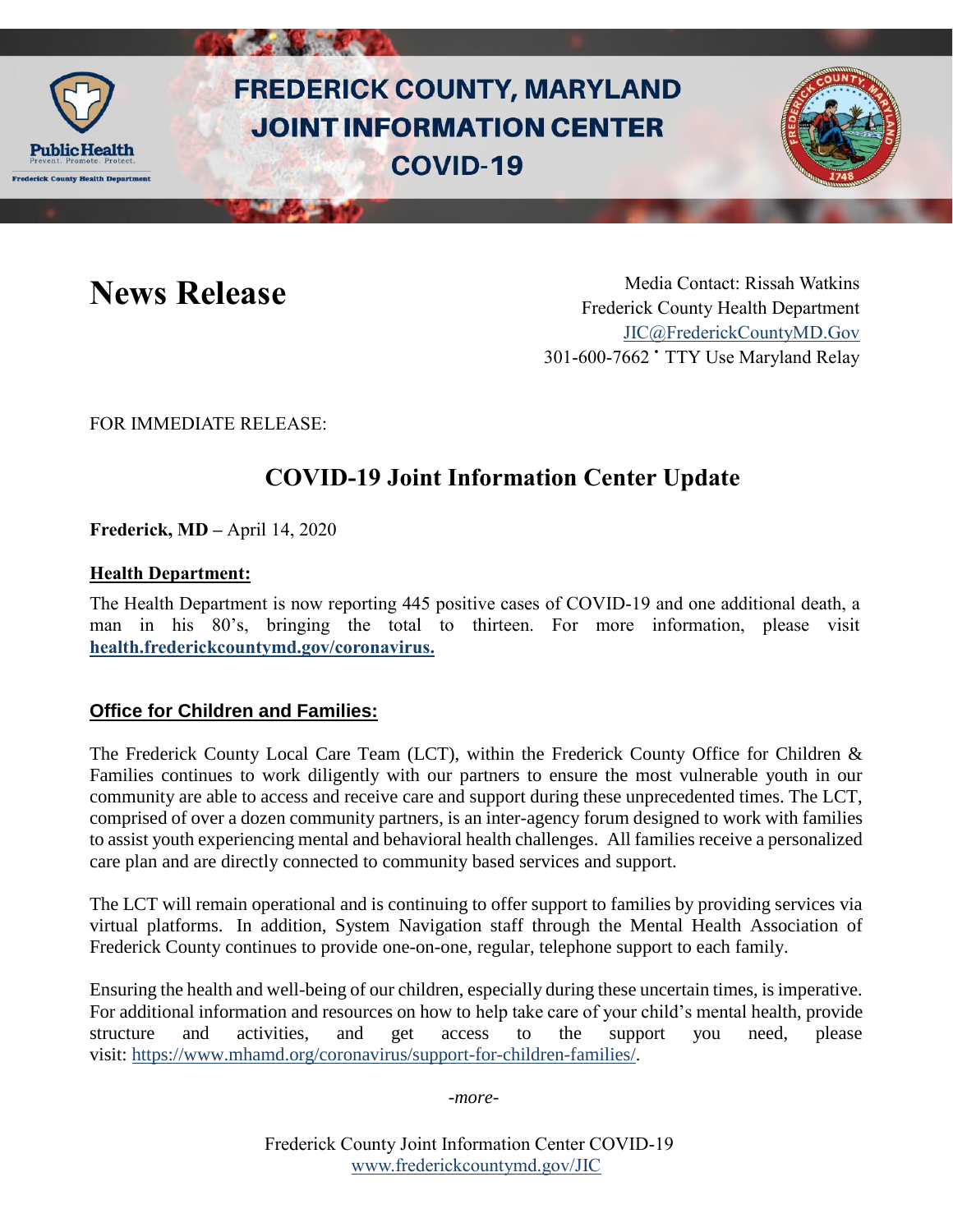

# **Page 2/JIC**

For information, support, or resources, please send an e-mail to Brooke Sims, Local Care Team Assistant: [bsims@frederickcountymd.gov](mailto:bsims@frederickcountymd.gov) or call 301-600-1077.

Most importantly, keeping our kids safe during this time remains our number one priority. As always, if something does not look right, sound right, or feel right, make a report. The Child Protective Services line remains open 24-hours a day at 301.600.2464 or contact the Frederick County Sheriff's Office at 301-600-1046. For information on other health and human services resources call 2-1-1. For emergency needs call 911.

### **Housing and Community Development:**

The Frederick County Department of Housing and Community Development has created a resource library for COVID-19 related housing information on their main webpage [https://www.frederickcountymd.gov/6366/Housing-and-Community-Development.](https://www.frederickcountymd.gov/6366/Housing-and-Community-Development)

Governor Larry Hogan issued an emergency order that prohibits Maryland courts from ordering the eviction of any tenant who can show that their failure to pay rent was the result of the coronavirus disease 2019 (COVID-19). Examples include losing unemployment, needing to care for a school-aged child, or being diagnosed with COVID-19. An additional emergency order prohibits electric, gas, water, sewage, phone, cable TV, and internet service provider companies from shutting off any residential customer's service or charging any late fees. For additional assistance with housing needs, utility shutoffs, family or financial issues, tenants should contact Maryland 2-1-1 by calling 211 or visiting [211md.org.](https://211md.org/)

If you have a livability code concern, are worried about paying your rent or your mortgage, or if you believe that your lender or landlord are threatening you or are trying to take advantage of you, please contact Housing Program Manager Ryan Trout at [RTrout@FrederickCountyMD.gov.](mailto:RTrout@FrederickCountyMD.gov)

#### **JIC:**

#### *Beware of Fraud and Scams*

The Office of the Attorney General for the State of Maryland has issued a [Consumer Alert](https://www.frederickcountymd.gov/DocumentCenter/View/325666) with guidance (también está disponible en Español) on avoiding frauds and scams related to the Coronavirus Aid, Relief, and Economic Security Act (CARES Act).

For more information visit the [Consumer Protection Division](http://www.marylandattorneygeneral.gov/Pages/CPD/) of the Maryland Office of the Attorney General. Scams and price gouging can be reported to the Maryland Attorney General's Office Consumer Protection Division: [consumer@oag.state.md.us,](mailto:consumer@oag.state.md.us) <http://www.marylandattorneygeneral.gov/> or by phone at **410-528-8662.**

*-more-*